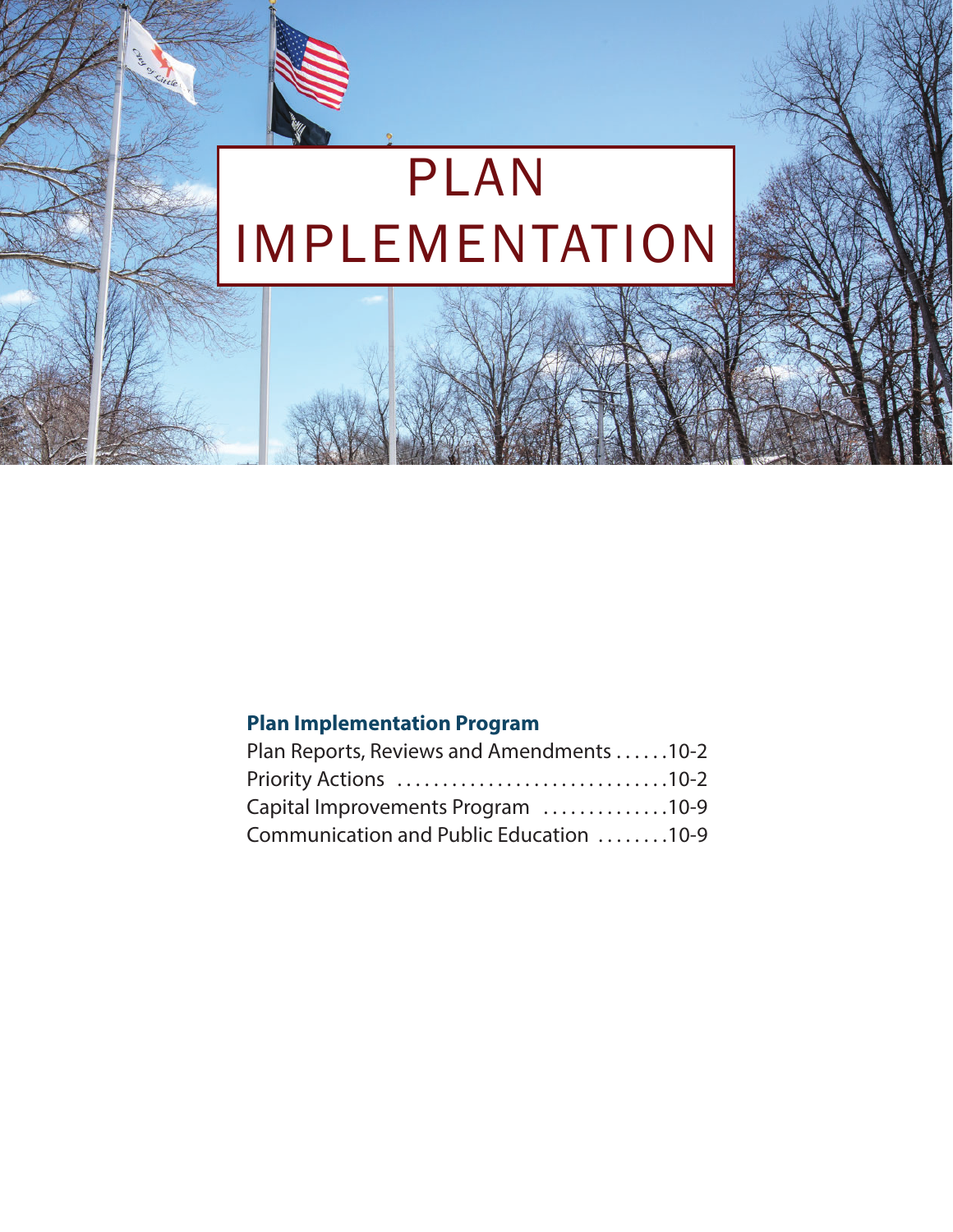## IMPLEMENTATION PLAN

This plan reflects the City of Little Canada's policies and priorities in terms of its growth, development, and investment. However, in order to be an effective tool for planning between now and 2040, this plan needs to be implemented across the board when making decisions that impact the City's form. This chapter outlines the ways in which the plan will be applied to future decision-making, and how its values will shape the City moving forward.

## REPORTS, AMENDMENTS, AND REVIEWS

#### **Annual Reports**

Every twelve months the City Planning and Zoning staff will prepare a brief report summarizing:

- How the plan was used to direct major spending, regulatory and construction decisions
- How development and redevelopment did or did not coincide with the guidance of the plan
- How the city has changed in ways that may call for amendments to the plan.

The report should be transmitted to the City Planning Commission and the City Council, and made available to the public. A brief verbal presentation at a Planning Commission meeting should be conducted to call attention to the major findings of the annual report.

No plan amendments are necessitated in conjunction with these reports, although such amendments may later be appropriate depending on the reports' findings.

#### **Plan Amendments**

The Little Canada City Planning Commission may propose amendments to the Comprehensive Plan from time to time as circumstances warrant. The public, potentially including nearby Cities, should be notified of these major proposed changes and allowed an opportunity to become informed of the change and comment. The City will consider neighborhood opinion in evaluating how a proposed change would meet the criteria listed on the next page. The City may consider soliciting public opinion through direct mail survey forms, neighborhood meetings or Planning Commission public meetings.

#### **Formal Reviews of the Plan**

At least once every five years, the City will instruct its Planning Commission and staff members to conduct a formal review of the entire plan, changing those features and sections that are judged to be out of date and/or not serving their purpose.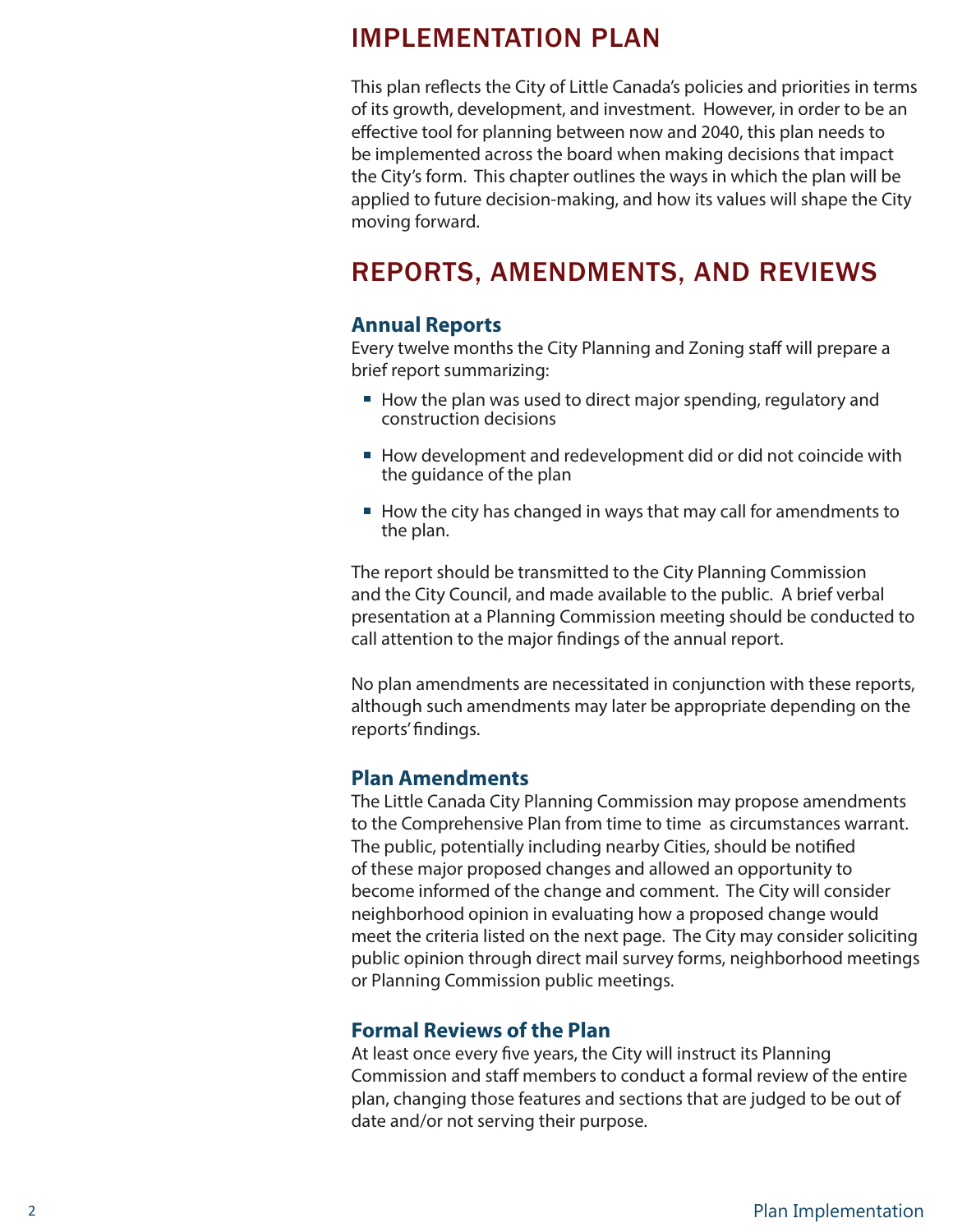At least once every ten years, the process for the formal review could involve an ad hoc advisory group that assists the City Planning Commission. Such decennial review is required by the Minnesota Land Planning Act and the Metropolitan Council.

## TOOLS FOR ACHIEVING HOUSING **PRIORITIES**

To address the housing needs and priorities stated in this comprehensive plan, the City will consider using any widely available housing tools, including but not limited to:

- 1. The land use plan map
- 2. The zoning ordinance and map

3. A municipal housing and redevelopment authority, economic development authority and/or community development agency; the first two are already established

4. Ramsey County housing programs (e.g., CDBG and HOME funds)

5. Metropolitan Council housing assistance programs (e.g., Section 8 rent assistance)

- 6. Tax increment financing
- 7. Housing bonds issued by the City
- 8. Consolidated requests for proposals from Minnesota Housing
- 9. Site assembly and resale cost write-down
- 10 Participation in housing-related organizations, partnerships, and initiatives
- 11. Preserving Low Income Housing Tax Credit (LIHTC) properties
- 12. Housing Improvement Areas (HIAs)
- 13. Community Land trusts (for example, partnership with Two Rivers Community Land Trust)

14. Low-interest rehabilitation programs (perhaps offered by Ramsey County)

## PRIORITY ACTIONS

City leaders will continue to establish and follow a schedule of short-term and long-term actions as a targeted work program to guide the ongoing implementation of the plan.

## **Consistency with the Plan**

The City's actions will be consistent with the policies of the Comprehensive Plan. Those actions include but are not limited to:

- 1. Review of development applications
- 2. The capital improvements program
- 3. District and focus area plans
- 4. Plans of other agencies as they affect Little Canada
- 5. Official Maps
- 6. The Zoning Ordinance and Zoning Map
- 7. The Subdivision Ordinance.

### Little Canada Comprehensive Plan 3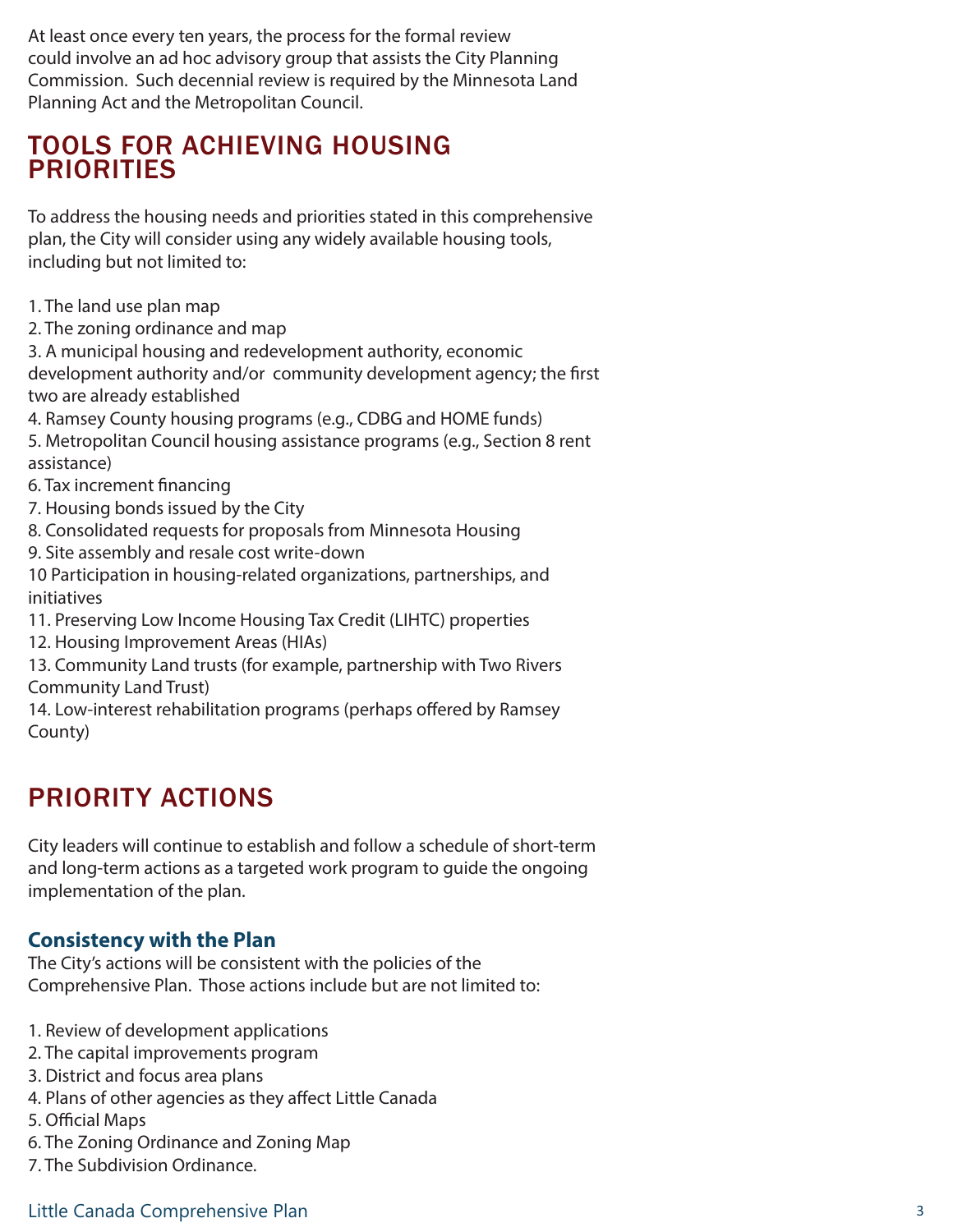#### **Major Implementation Steps by Plan Element**

The City will conduct the major actions listed in the following tables through annual and multiple-year assignments.

Table 10-1 Land Use Management Plan Actions

Development Reviews. Use the elements of the Comprehensive Plan when reviewing land development or zoning applications. Ongoing

Zoning Code Improvements. Amend the zoning code, especially commercial and industrial development, medium- and higher-density housing, the planned-unit development district, all conditional uses listed , and landscaping and visual screening. 2021

The overall aim will be to improve the code so that the individual districts are consistent with market forces. This should eliminate the need to frequently rezone to the Planned-Unit Development district and circumvent the regulations of the previous zoning district. Another objective will be to encourage private development of attached, mid-density housing such as duplexes and townhouses.

Zoning Map Amendments. Rezone the locations planned 2022 or as for land use evolution as listed in the summary of the land requested use plan chapter.

Rice Street Corridor Design. Prepare a corridor plan with the cooperation of Ramsey County and the City of Roseville. Address both public and private actions, including traffic flow, parcel access, walking, bicycling, landscaping, lighting, signs and site design. 2022-2025

Table 10-2 Housing Plan Actions

Infill and Redevelopment. Achieve new housing through Ongoing redevelopment of certain sites from either lower-density housing or businesses; and achieve infill development on the few open parcels

Maintenance. Study ways to encourage maintenance of 2021-2025existing housing that will mostly be over six decades old in 2040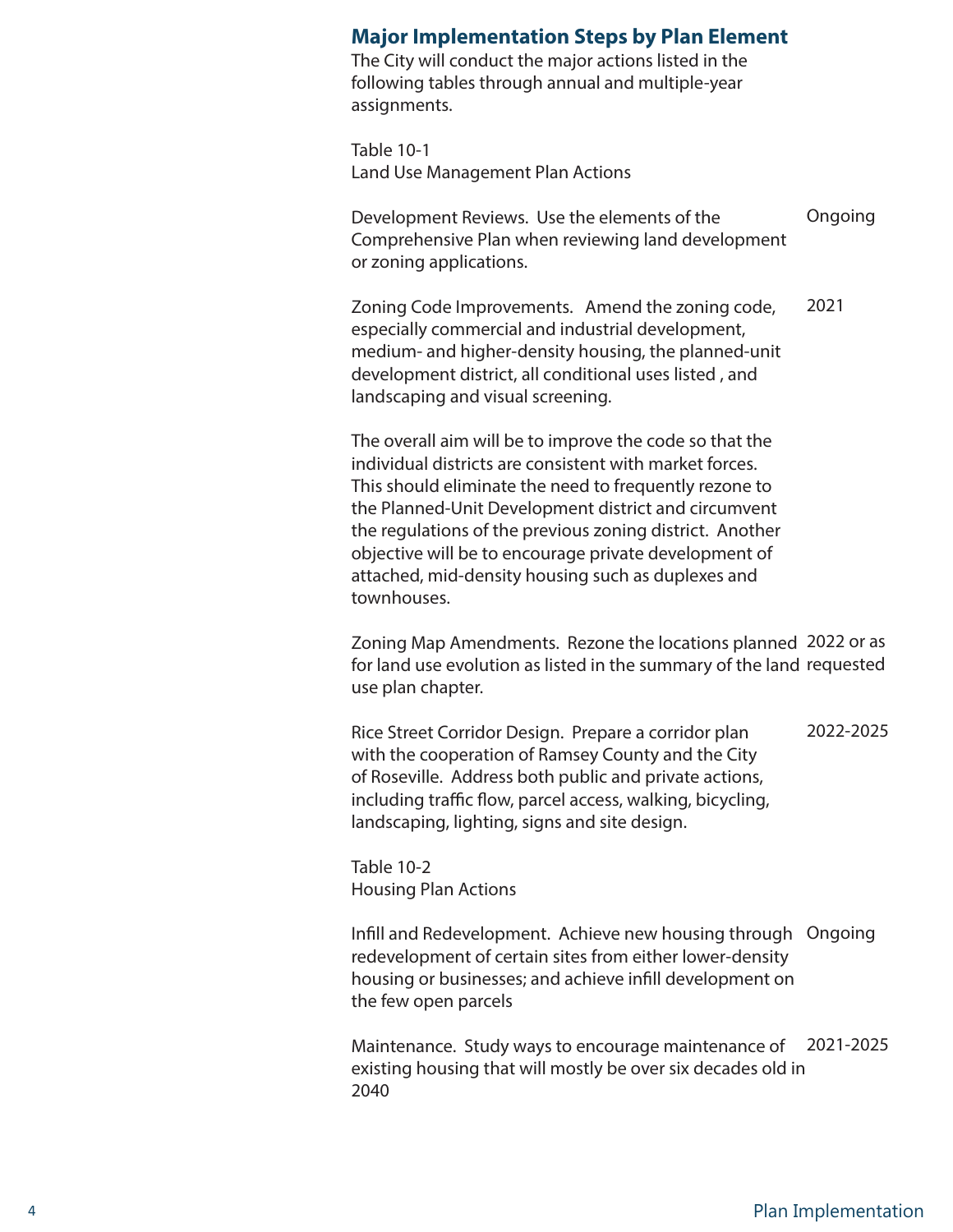Affordable Housing. Work with the private and the public 2020-2030 sectors to accommodate 79 more units of affordable housing between years 2012 and 2030, as requested by the Metropolitan Council.

Manufactured Housing Parks. Within a year, study ways to 2021 mitigate the adverse effects on residents of possible land use change at any of the manufactured housing parks.

Potential Loss of Tax-Credit Housing. Meet with owners to try to keep in the affordable range housing that was provided through federal housing tax credits. 2022-2025 2022-2025

Table 10-3 Natural Resources Plan Actions

Surface Water. Continue to enforce local regulations that Ongoing protect floodplains, wetlands and shorelands.

Sustainability. Examine the full range of possible City actions under the topic of sustainability and advise the City Council on a course that's appropriate for Little Canada. 2021-2025

Water Management Plan. Implement the updated Surface Ongoing Water Management Plan which includes measure to control erosion and to protect natural drainage ways.

Watershed District. Meet with representatives of the Washington Metro Watershed District to identify future projects to increase water quality and health in Little Canada. Ongoing

Trees. Perform a study and inventory on urban trees in Little Canada to inform a future tree preservation and protection ordinance. 2021-2025

Table 10-4 Transportation Plan Actions

- Water Utility Corridor. Extend the paved path along the Water Utility corridor from Spooner Park to Viking Drive. 2021-2030
- Bike-Ped Bridge over I-35. Petition MnDOT to build a bicycling and walking bridge over I-35E to link the two Water Utility Path segments. 2021-2030

Bike-Ped Bridge over I-694. Petition MnDOT for a ped-bike 2021-2030bridge over I-694 along the Water Utility corridor.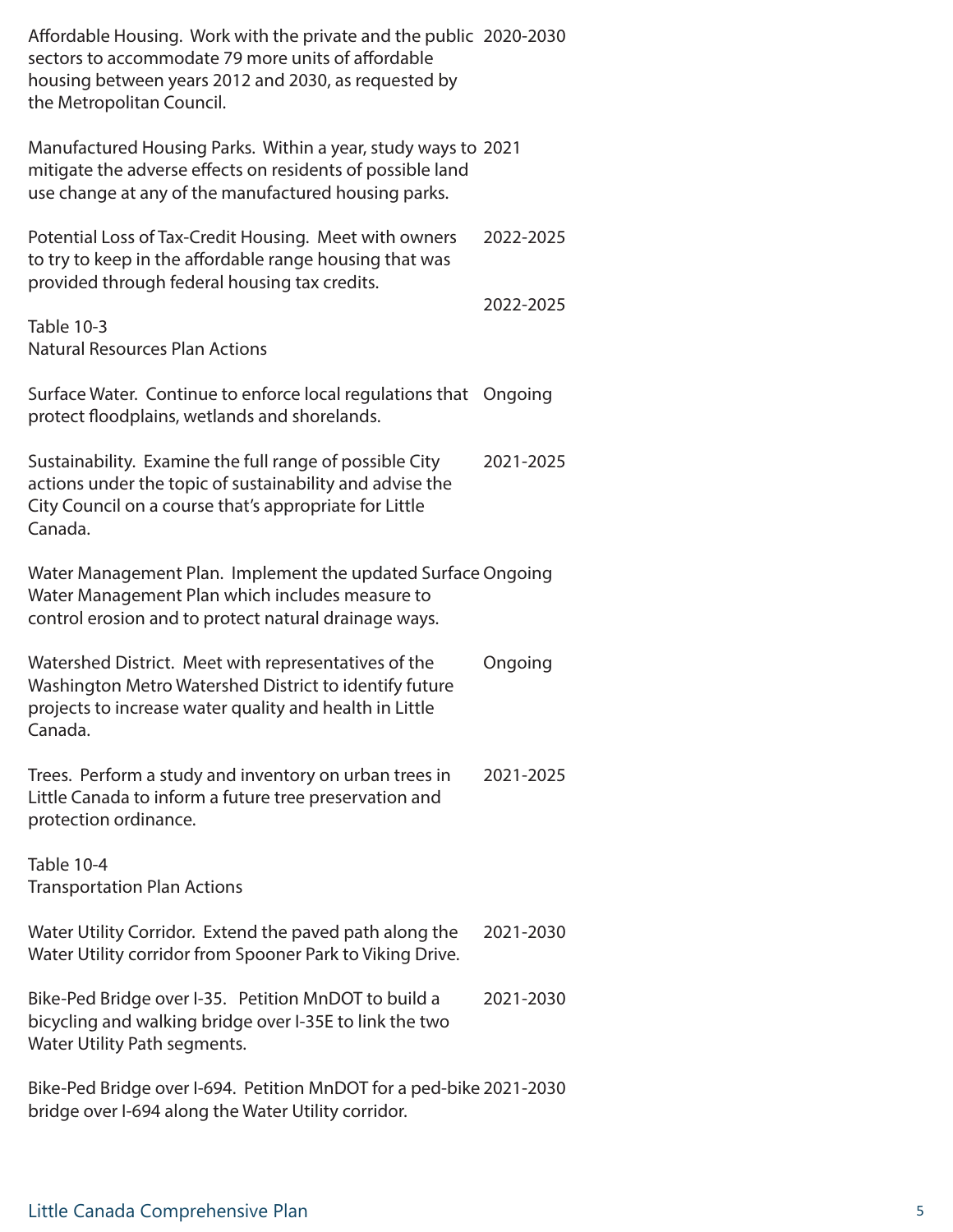| Walking and Bicycling. Study the feasibility of building<br>sidewalks along certain local streets throughout<br>the community with the aim of implementing the<br>recommendations over time. At the same time, study and<br>plan for improvements to the bicycling system.                             | 2021-2025 |  |
|--------------------------------------------------------------------------------------------------------------------------------------------------------------------------------------------------------------------------------------------------------------------------------------------------------|-----------|--|
| Trout Brook Trail. Advise Ramsey County that the City's<br>preferred alignment for the Trout Brook Trail includes a<br>bridge over Highway 36 at the southern end of the Water<br>Utility corridor.                                                                                                    | 2021-2030 |  |
| Access Management. Adopt into the City Code road<br>access management guidelines for the City-owned<br>streets.                                                                                                                                                                                        | Ongoing   |  |
| County Coordination. Continue to involve Ramsey County Ongoing<br>in the review of proposed site plans or plats along its<br>County Roads for the sake of access management and<br>Street right-of-way acquisition.                                                                                    |           |  |
| Table 10-5<br>Park and Trails System Plan Actions                                                                                                                                                                                                                                                      |           |  |
| Water Utility Corridor Trail. Extend the paved bicycling<br>and walking path over I-35E and south along the Water<br>Utility corridor to Viking Drive.                                                                                                                                                 | 2021-2030 |  |
| Major Parks. Strengthen Pioneer Park as the city's<br>community recreation park, Spooner Park as the city's<br>community gathering park, and Gervais Mill Park as the<br>city's primary natural area park.                                                                                             | Ongoing   |  |
| Play Fields Search. Search for opportunities to add an<br>open play field in the northwest and southeast quadrants<br>of the city.                                                                                                                                                                     | Ongoing   |  |
| Bike-Ped Bridges. Petition the Minnesota Department<br>of Transportation to build a bridge for bicyclists and<br>pedestrians over I-694 and another over I-35E in order to<br>extend and link the Water Works trail.                                                                                   | 2021-2030 |  |
| Trout Brook Regional Trail. Propose to Ramsey County that 2021-2030<br>the Trout Brook regional trail should cross Highway 36 not<br>at Rice Street but to the east at either the Canadian-Pacific<br>Railroad bridge or, preferably, McMenemy Street. Link that<br>trail to the Water Works corridor. |           |  |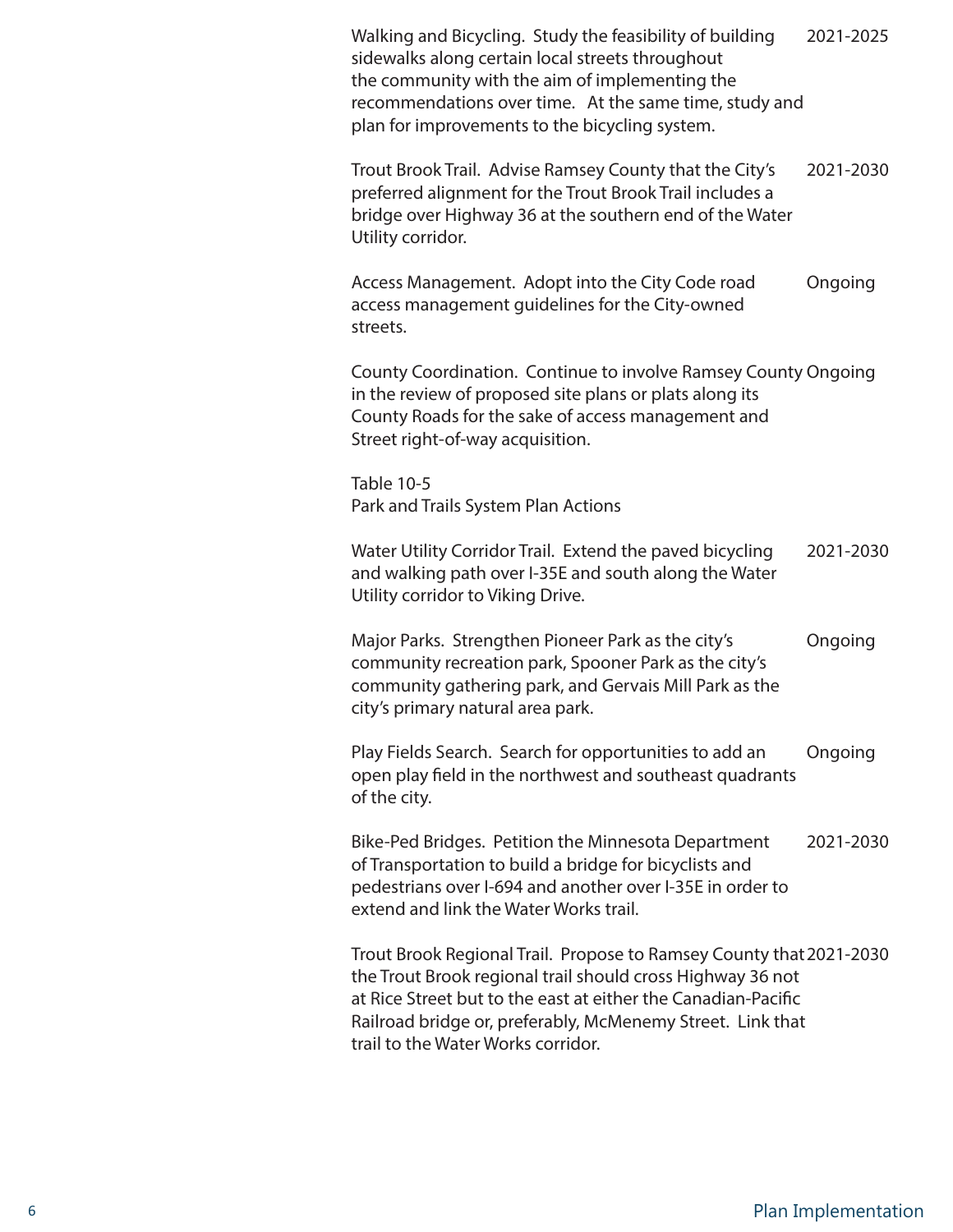Table 10-6 Wastewater Plan Actions

I & I Reduction Program. Continue proactive steps to reduce inflow and infiltration of surface water into the wastewater system. Examples include sump pump inspections, dye testing of commercial roof buildings, and monitoring lift station records. Ongoing

Private System Connections. Implement a program to repair connection points between private on-site systems and the City's lateral lines, which have been a source of infiltration. Ongoing

Pipe Lining. Install cast-in-place linings in sewer mains and manholes where infiltration is occurring. Ongoing

On-Site Systems. Continue to phase out on-site treatment Ongoing systems as City services become immediately available. Continue to perform compliance inspections of these systems every three years.

Line Inspections. Continue to clean and/or televise a third Ongoing of the sewer system every year so that the entire system is cleaned or inspected every three years. In particular, continue to monitor for root intrusion at the joints in the clay pipes. Rehabilitate the mains as necessary.

Ordinance Enforcement. Continue to enforce the City's ordinance regarding the discharge of surface water to the public wastewater collection system. Ongoing

Table 10-7 Water Supply Plan Actions

Major Users. Continue to discuss water conservation plans Ongoing with major users.

Deficiency Ordinance. Prepare and adopt a Critical Water 2021 Deficiency Restriction / Official Control ordinance.

Water Tower. Rehabilitate the water tower. 2034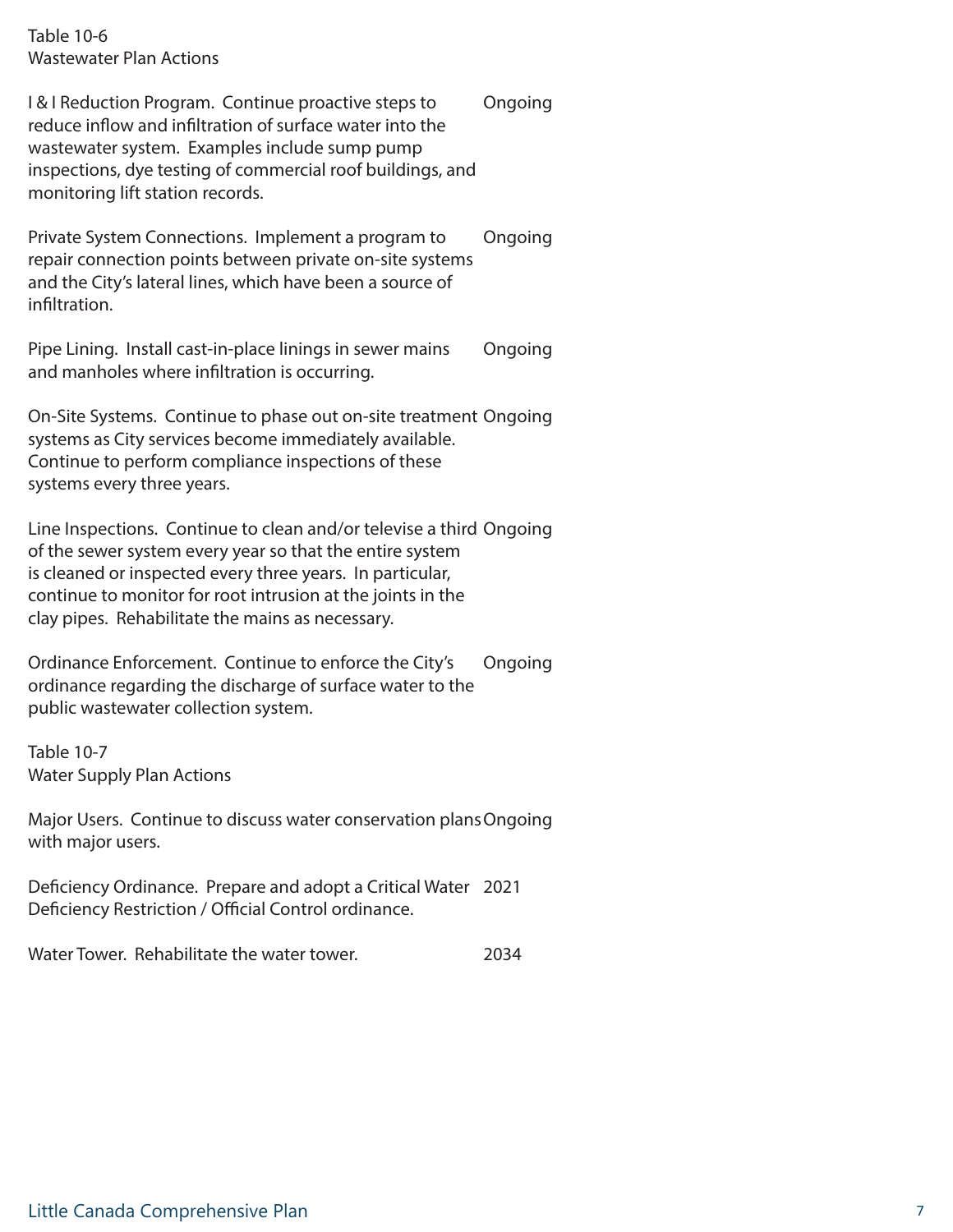Table 10-8 Surface Water Plan Actions

Water Management Plan. Implement the updated Surface Ongoing Water Management Plan which includes measure to control erosion and to protect natural drainage ways.

Surface Water. Continue to enforce local regulations that Ongoing protect floodplains, wetlands and shorelands.

Watershed District. Meet with representatives of the Washington Metro Watershed District to identify future projects to increase water quality and health in Little Canada. Ongoing

Infiltration. Move toward more infiltration of surface water Ongoing near where it falls and away from rapidly piping water away.